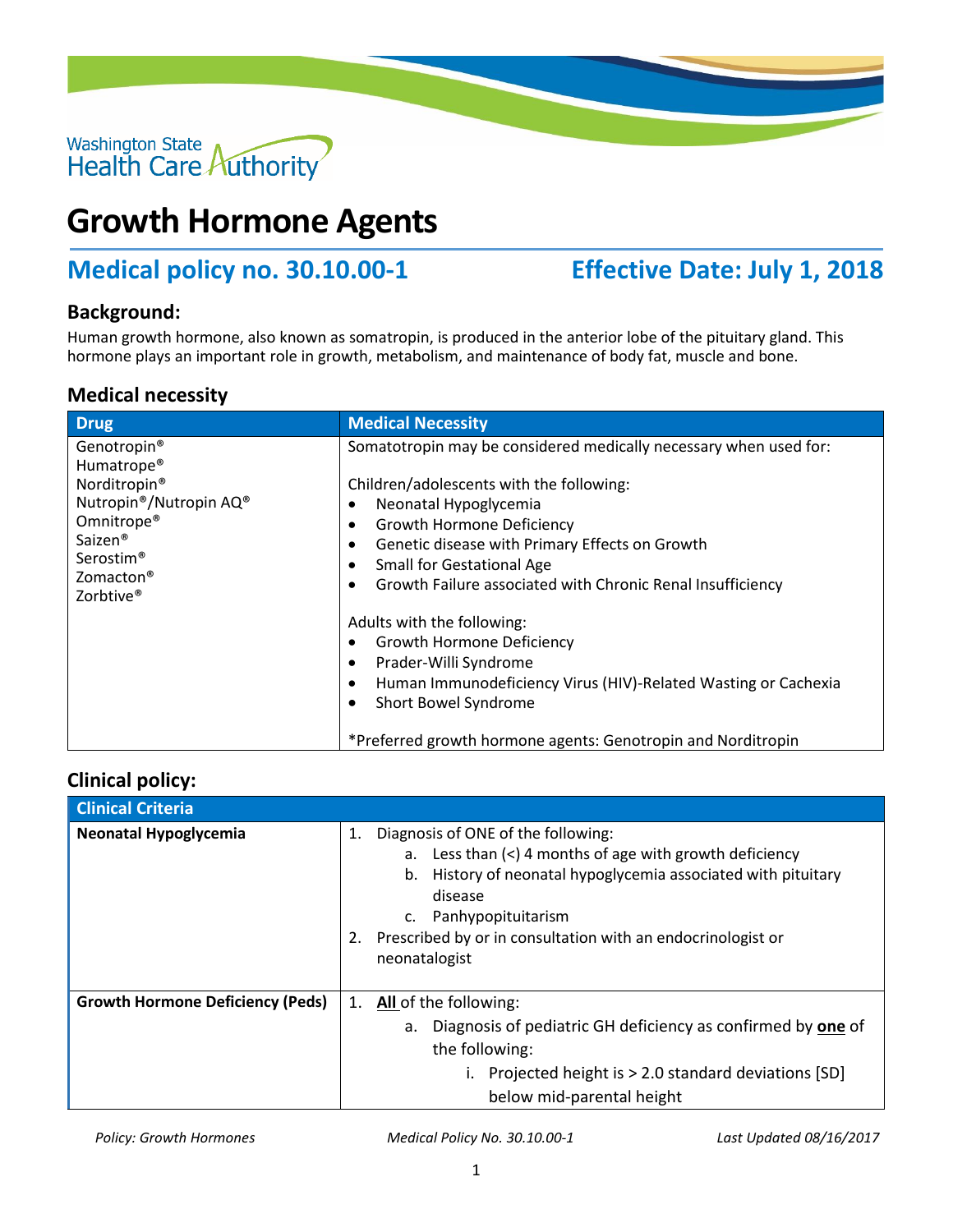|                                  | Height is > 2.25 SD below population mean<br>н.                                                                                                                                          |
|----------------------------------|------------------------------------------------------------------------------------------------------------------------------------------------------------------------------------------|
|                                  | iii. Growth velocity is $> 2$ SD below mean                                                                                                                                              |
|                                  | iv. Delayed skeletal maturation of > 2 SD below mean                                                                                                                                     |
|                                  | b. One of the following:                                                                                                                                                                 |
|                                  | i. Both of the following:                                                                                                                                                                |
|                                  | 1. Patient is male                                                                                                                                                                       |
|                                  | 2. Bone age < 16 years                                                                                                                                                                   |
|                                  | <b>Both</b> of the following:<br>ii.                                                                                                                                                     |
|                                  | 1. Patient is female                                                                                                                                                                     |
|                                  | 2. Bone age < 14 years                                                                                                                                                                   |
|                                  | 2. Submission of medical records (e.g., chart notes, laboratory values)                                                                                                                  |
|                                  | documenting one of the following:                                                                                                                                                        |
|                                  | a. ONE of the following:                                                                                                                                                                 |
|                                  | i. Patient has undergone two of the following                                                                                                                                            |
|                                  | provocative GH stimulation tests:                                                                                                                                                        |
|                                  | 1. Arginine                                                                                                                                                                              |
|                                  | 2. Clonidine                                                                                                                                                                             |
|                                  | Glucagon<br>3.                                                                                                                                                                           |
|                                  | 4. Insulin                                                                                                                                                                               |
|                                  | 5. Levodopa                                                                                                                                                                              |
|                                  | 6. Growth hormone releasing hormone                                                                                                                                                      |
|                                  | ii. Both of the following:                                                                                                                                                               |
|                                  | 1. Patient is $<$ 1 year of age                                                                                                                                                          |
|                                  | 2. One of the following is below adjusted                                                                                                                                                |
|                                  | normal range:                                                                                                                                                                            |
|                                  | a. Insulin-like Growth Factor 1 (IGF-1/                                                                                                                                                  |
|                                  | Somatomedin-C)                                                                                                                                                                           |
|                                  | b. Insulin Growth Factor Binding                                                                                                                                                         |
|                                  | Protein-3 (IGFBP-3)                                                                                                                                                                      |
|                                  | Prescribed by or in consultation with an endocrinologist<br>3.                                                                                                                           |
|                                  |                                                                                                                                                                                          |
| <b>Growth Hormone Deficiency</b> | Diagnosis of adult GH deficiency as a result of <b>one</b> of the following:<br>1.                                                                                                       |
| (Adults)                         | Clinical records supporting a diagnosis of childhood-onset<br>а.                                                                                                                         |
|                                  | <b>GHD</b>                                                                                                                                                                               |
|                                  | b. Both of the following:                                                                                                                                                                |
|                                  | i. Adult-onset GHD                                                                                                                                                                       |
|                                  | Clinical records documenting that hormone<br>ii.                                                                                                                                         |
|                                  |                                                                                                                                                                                          |
|                                  |                                                                                                                                                                                          |
|                                  |                                                                                                                                                                                          |
|                                  |                                                                                                                                                                                          |
|                                  | deficiency is a result of hypothalamic-pituitary<br>disease from organic or known causes (e.g., damage<br>from surgery, cranial irradiation, head trauma, or<br>subarachnoid hemorrhage) |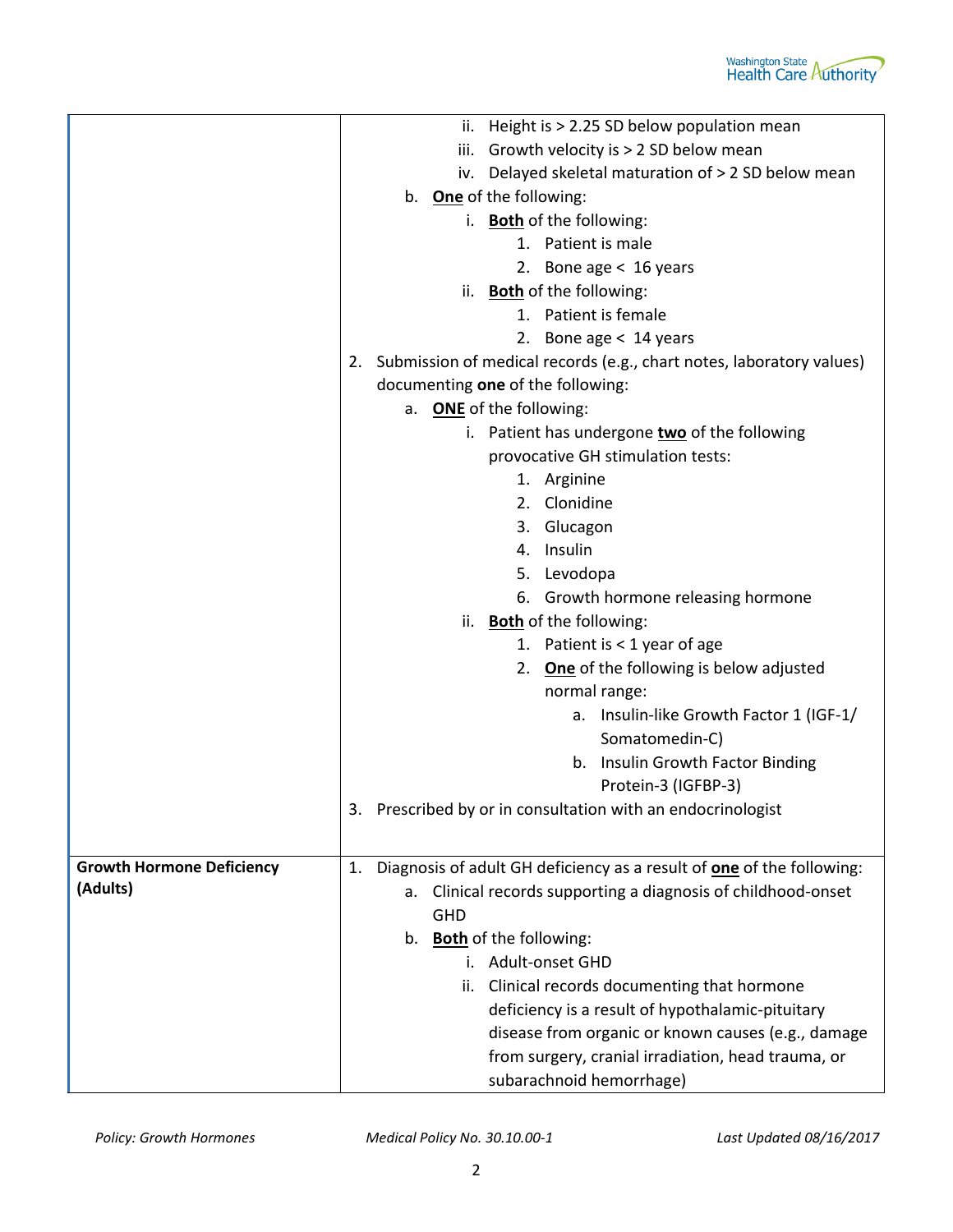|                                                                        | 2. Submission of medical records (e.g., chart notes, laboratory values)   |
|------------------------------------------------------------------------|---------------------------------------------------------------------------|
|                                                                        | documenting one of the following:                                         |
|                                                                        | a. <b>Both</b> of the following:                                          |
|                                                                        | i. Patient has undergone <b>one</b> of the following GH                   |
|                                                                        | stimulation tests to confirm adult GH deficiency:                         |
|                                                                        | 1. Insulin tolerance test (ITT)                                           |
|                                                                        | 2. Arginine & GHRH (GHRH+ARG)                                             |
|                                                                        | 3. Glucagon                                                               |
|                                                                        | 4. Arginine (ARG)                                                         |
|                                                                        | ii. One of the following peak GH values:                                  |
|                                                                        | 1. ITT $\leq$ 5 µg/L                                                      |
|                                                                        | 2. GHRH+ARG ( $\leq 11 \,\mu$ g/L if body mass index                      |
|                                                                        | [BMI] <25 kg/m <sup>2</sup> ; ≤8 µg/L if BMI ≥ 25 and <30                 |
|                                                                        | $\text{kg/m}^2$ ; $\leq 4\mu\text{g/L}$ if BMI $\geq 30 \text{ kg/m}^2$ ) |
|                                                                        | 3. Glucagon $\leq$ 3 µg/L                                                 |
|                                                                        | 4. ARG $\leq$ 0.4 µg/L                                                    |
|                                                                        | b. Both of the following:                                                 |
|                                                                        | i. Deficiency of three of the following anterior pituitary                |
|                                                                        | hormones:                                                                 |
|                                                                        | 1. Prolactin                                                              |
|                                                                        | 2. ACTH                                                                   |
|                                                                        | 3. TSH                                                                    |
|                                                                        | 4. FSH/LH                                                                 |
|                                                                        | ii. IGF-1/Somatomedin-C level is below the age and                        |
|                                                                        | gender adjusted normal range as provided by the                           |
|                                                                        | physician's lab                                                           |
|                                                                        | 3. One of the following:                                                  |
|                                                                        | Diagnosis of panhypopituitarism<br>а.                                     |
|                                                                        | b. Other diagnosis and not used in combination with the                   |
|                                                                        | following:                                                                |
|                                                                        | i. Aromatase inhibitors [e.g., Arimidex (anastrozole),                    |
|                                                                        | Femara (letrozole)]                                                       |
|                                                                        | ii. Androgens [e.g., Delatestryl (testosterone                            |
|                                                                        | enanthate), Depo-Testosterone (testosterone                               |
|                                                                        | cypionate)]                                                               |
|                                                                        | Prescribed by or in consultation with an endocrinologist<br>4.            |
|                                                                        |                                                                           |
|                                                                        |                                                                           |
| <b>Genetic disease with Primary</b><br><b>Effects on Growth (Peds)</b> | Prader-Willi Syndrome<br>1.<br>Diagnosis of Prader-Willi Syndrome<br>а.   |
|                                                                        | <b>BMI &lt;35</b><br>$b_{1}$                                              |
|                                                                        | Prescribed by or in consultation with an endocrinologist<br>c.            |
|                                                                        |                                                                           |
|                                                                        | <b>Turner Syndrome</b><br>2.                                              |

*Policy: Growth Hormones Medical Policy No. 30.10.00-1 Last Updated 08/16/2017*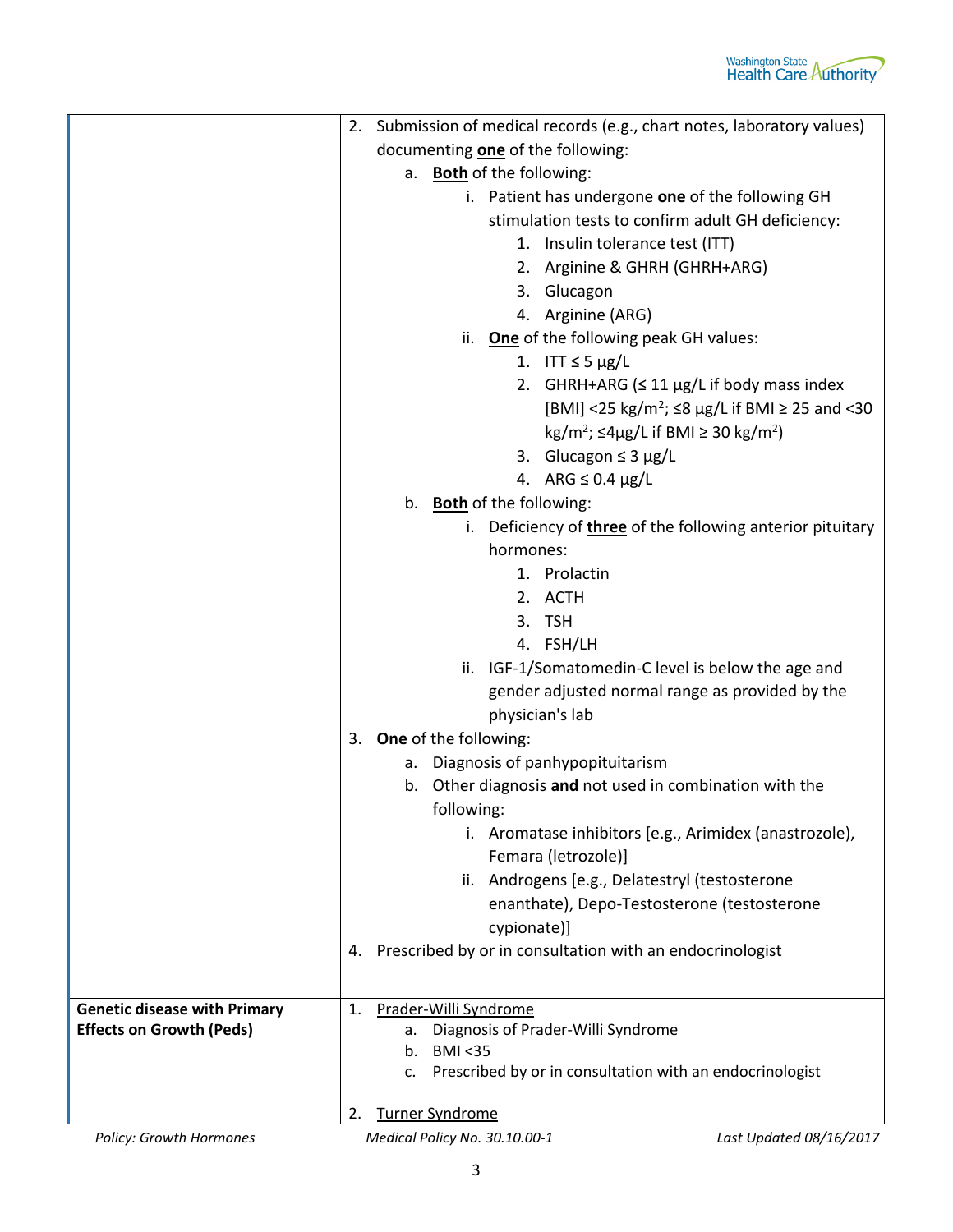

|    | a. | Diagnosis of Turner Syndrome                                |
|----|----|-------------------------------------------------------------|
|    | b. | <b>Both</b> of the following:                               |
|    |    | i. Patient is female                                        |
|    |    | ii. Bone age < 14 years                                     |
|    | c. | <b>ONE</b> of the following:                                |
|    |    | i. Standing height > 3 SD below mean                        |
|    |    | ii. Standing height 2-3 SD below mean with deceleration     |
|    |    | of 2 heights measured by endocrinologist at least 6         |
|    |    | months apart (≥1 year) or 4 heights measured by             |
|    |    | primary physician at least 6 months apart (≥2 years)        |
|    |    | iii. Growth velocity of 2 SD below the mean over 1 year     |
|    |    | d. Prescribed by or in consultation with an endocrinologist |
| 3. |    | Noonan Syndrome                                             |
|    | а. | Diagnosis of Noonan Syndrome                                |
|    | b. | One of the following:                                       |
|    |    | i. <b>Both</b> of the following:                            |
|    |    | 1. Patient is male                                          |
|    |    | 2. Bone age $<$ 16 years                                    |
|    |    | ii. Both of the following:                                  |
|    |    | 1. Patient is female                                        |
|    |    | 2. Bone age < 14 years                                      |
|    |    | c. ONE of the following:                                    |
|    |    | i. Standing height > 3 SD below mean                        |
|    |    | ii. Standing height 2-3 SD below mean with deceleration     |
|    |    | of 2 heights measured by endocrinologist at least 6         |
|    |    | months apart ( $\geq 1$ year) or 4 heights measured by      |
|    |    | primary physician at least 6 months apart (≥2 years)        |
|    |    | iii. Growth velocity of 2 SD below the mean over 1 year     |
|    |    | d. Prescribed by or in consultation with an endocrinologist |
| 4. |    | Short-Stature Homeobox (SHOX) Gene Deficiency               |
|    | а. | Diagnosis of pediatric growth failure with short-stature    |
|    |    | homeobox (SHOX) gene deficiency as confirmed by genetic     |
|    |    | testing                                                     |
|    |    | b. One of the following:                                    |
|    |    | i. Both of the following:                                   |
|    |    | 1. Patient is male                                          |
|    |    | 2. Bone age $< 16$ years                                    |
|    |    | ii. <b>Both</b> of the following:                           |
|    |    | Patient is female<br>$1_{-}$                                |
|    |    | Bone age < 14 years<br>2.                                   |
|    | c. | <b>ONE</b> of the following:                                |
|    |    | i. Standing height > 3 SD below mean                        |
|    |    | ii. Standing height 2-3 SD below mean with deceleration     |
|    |    | of 2 heights measured by endocrinologist at least 6         |
|    |    | months apart ( $\geq 1$ year) or 4 heights measured by      |
|    |    | primary physician at least 6 months apart (≥ 2 years)       |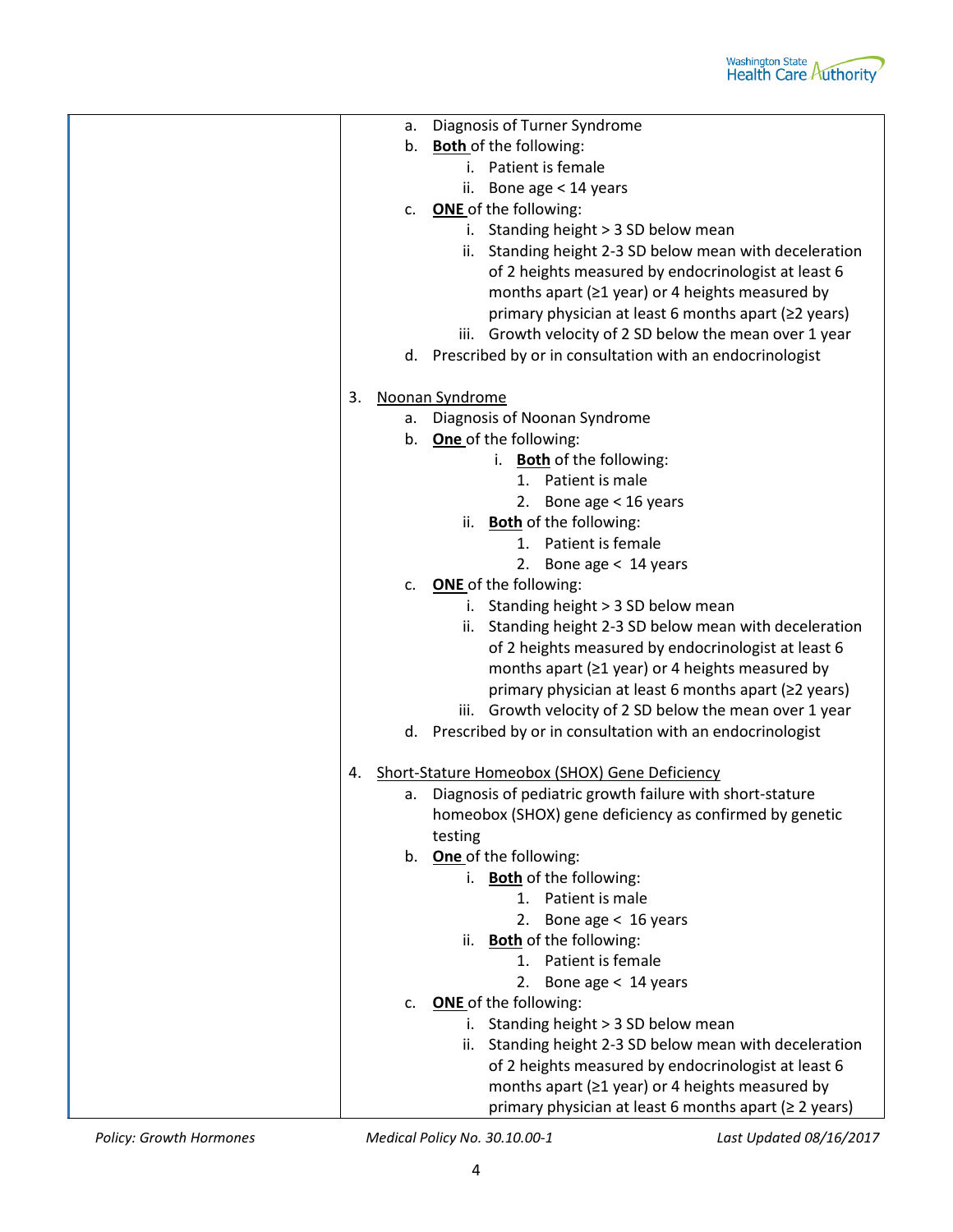|                                           | iii. Growth velocity of 2 SD below the mean over 1 year                     |
|-------------------------------------------|-----------------------------------------------------------------------------|
|                                           | d. Prescribed by or in consultation with an endocrinologist                 |
|                                           |                                                                             |
| Prader-Willi Syndrome in Adults           | Diagnosis of Prader-Willi Syndrome<br>1.                                    |
|                                           | Prescribed by or in consultation with an endocrinologist<br>2.              |
|                                           |                                                                             |
| <b>Small for Gestational Age (Peds)</b>   | Diagnosis of SGA based on demonstration of catch up growth failure<br>1.    |
|                                           | in the first 24 months of life                                              |
|                                           | 2. Documentation that one of the following is $\geq$ 2 SD below mean for    |
|                                           | gestational age:                                                            |
|                                           | a. Birth weight                                                             |
|                                           | b. Birth length                                                             |
|                                           | 3. One of the following:                                                    |
|                                           | a. <b>Both</b> of the following:                                            |
|                                           | i. Patient is male                                                          |
|                                           | ii. Bone age $< 16$ years                                                   |
|                                           | b. Both of the following:                                                   |
|                                           | i. Patient is female                                                        |
|                                           | ii. Bone age < 14 years                                                     |
|                                           | 4. Prescribed by or in consultation with an endocrinologist                 |
|                                           |                                                                             |
| <b>Growth Failure associated with</b>     | Diagnosis of pediatric growth failure associated with chronic renal<br>1.   |
| <b>Chronic Renal Insufficiency (Peds)</b> | insufficiency                                                               |
|                                           | 2. ONE of the following:                                                    |
|                                           | Structural or functional abnormalities of the kidney for ≥3<br>а.           |
|                                           | months                                                                      |
|                                           | b. GFR <60 mL/min per 1.73 m <sup>2</sup> for $\geq$ 3 months               |
|                                           | Occurrence of ONE each of above together for any duration of<br>c.          |
|                                           | time                                                                        |
|                                           | One of the following:<br>3.                                                 |
|                                           | <b>Both</b> of the following:<br>а.<br>Patient is male                      |
|                                           | Bone age less than $(<)$ 16 years<br>ii.                                    |
|                                           | b. Both of the following:                                                   |
|                                           | i. Patient is female                                                        |
|                                           | ii. Bone age less than $($ $2$ 14 years                                     |
|                                           | 4. Prescribed by or in consultation with an endocrinologist or nephrologist |
|                                           | or gastroenterologist                                                       |
|                                           |                                                                             |
| <b>Human Immunodeficiency Virus</b>       | Diagnosis of HIV-associated wasting syndrome or cachexia<br>1.              |
| (HIV)-Related Wasting or Cachexia         | ALL of the following:<br>2.                                                 |
|                                           | a. Unintentional weight loss of > 10% from baseline                         |
|                                           | b. Weighs 90% ideal body weight (IBW)                                       |
|                                           | Greater than or equal to $(2)$ 18 years of age<br>c.                        |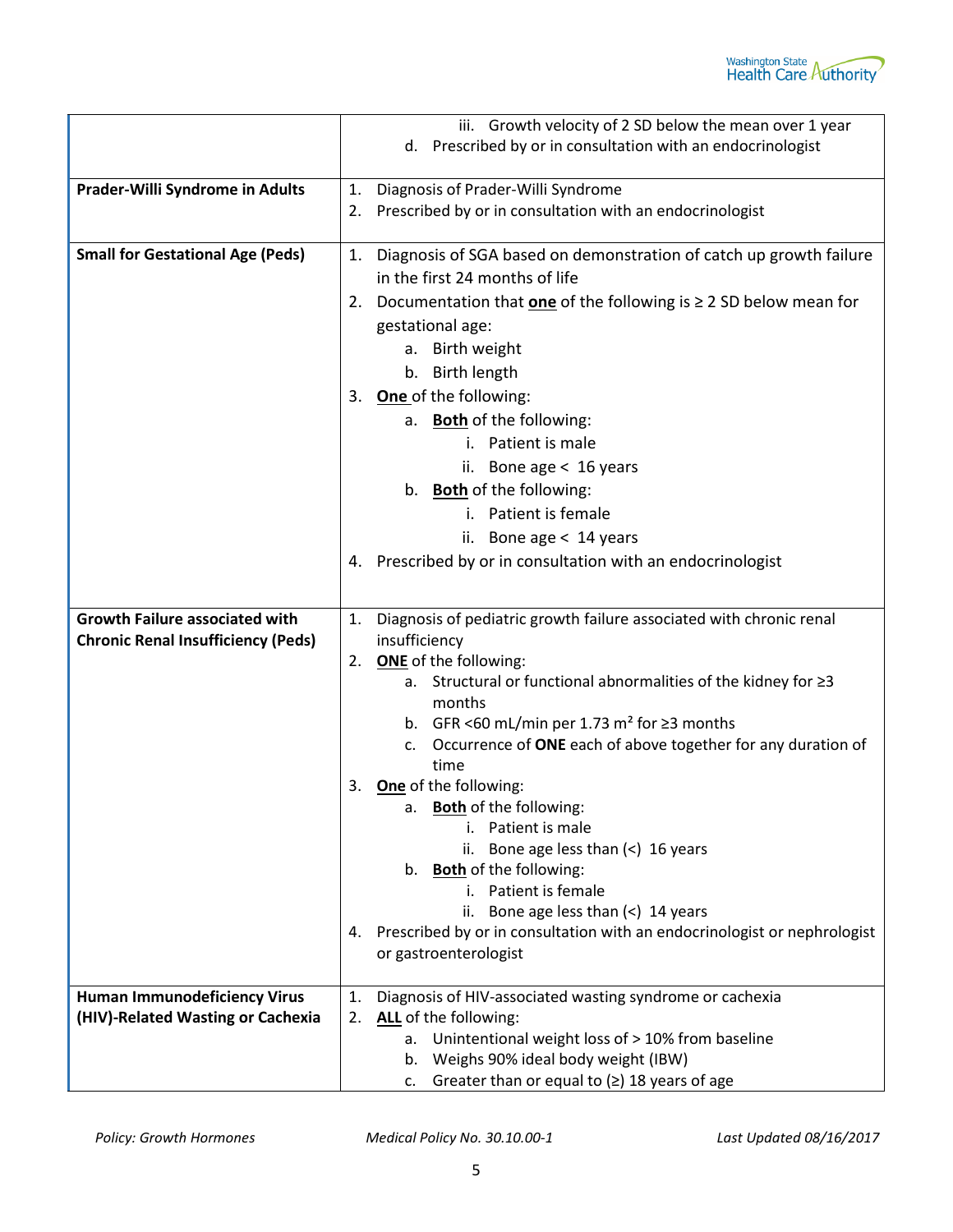

|                             | Patient's anti-retroviral therapy has been optimized to decrease the<br>3.<br>viral load<br>Patient has not had weight loss as a result of other underlying treatable<br>4.<br>conditions<br>Treatment therapies other than growth hormone have been<br>5.<br>suboptimal<br>Prescribed by or in consultation with physician specializing in HIV<br>6.<br>diagnosis and management |
|-----------------------------|-----------------------------------------------------------------------------------------------------------------------------------------------------------------------------------------------------------------------------------------------------------------------------------------------------------------------------------------------------------------------------------|
| <b>Short Bowel Syndrome</b> | Diagnosis of short bowel syndrome<br>Greater than or equal to $(2)$ 18 years of age<br>2.<br>Specialized nutritional support<br>3.<br>Prescribed by or in consultation with a gastroenterologist<br>4.                                                                                                                                                                            |

#### **Coding:**

| <b>HCPCS Code</b> | Description                |
|-------------------|----------------------------|
| J2941             | Injection, somatropin, 1mg |

#### **References**

- 1. AACE Growth Hormone Task Force. American Association of Clinical Endocrinologists Medical Guidelines for Clinical Practice for Growth Hormone Use in Adults and Children – 2003 Update. Endocr Pract. 2003;9(1):64-76.
- 2. American Association of Clinical Endocrinologists Medical Guidelines for Clinical Practice for Growth Hormone Use in Growth Hormone-Deficient Adults and Transition Patients—2009 Update. Endocr Pract. 2009;15(Suppl 2):1-29.
- 3. Clayton PE, Cuneo RC, Juul A, et al. Consensus statement on the management of the GH-treated adolescent in the transition to adult care. Eur J Endocrinol. 2005;152:165-170.
- 4. Clayton PE, Cianfarani P, Czernichow G, et al. Management of the child born small for gestational age through to adulthood: a consensus statement of the International Societies of Pediatric Endocrinology and the Growth Hormone Research Society. J Clin Endocrinol Metab. 2007 Mar;92(3):804-10.
- 5. Consensus guidelines for the diagnosis and treatment of adults with growth hormone deficiency: summary statement of the growth hormone research society workshop on adult growth hormone deficiency. J Clin Endocrinol Metab. 1998;83:379-81.
- 6. Consensus Guidelines for the Diagnosis and Treatment of Growth Hormone (GH) Deficiency in Childhood and Adolescence: Summary Statement of the GH Research Society. J Clin Endocrinol Metab. 2000;85(11):3990-3.
- 7. Genotropin [package insert]. New York, NY: Pharmacia & Upjohn Company; December 2016.
- 8. Deal CL, Tony M, Höybye C, et al. Growth hormone research society workshop summary: consensus guidelines for recombinant human growth hormone therapy in prader-willi syndrome. J Clin Endocrinol Metab. 2013 Jun;98(6):E1072-87.
- 9. HIV Clinical Resource. General nutrition, weight lost and wasting syndrome. Available at http://www.hivguidelines.org/clinical-guidelines/adults/general-nutrition-weight-loss-and-wastingsyndrome/.
- 10. Ho KKY. Consensus guidelines for the diagnosis and treatment of adults with GH deficiency II: a statement of the GH Research Society in association with the European Society for Pediatric